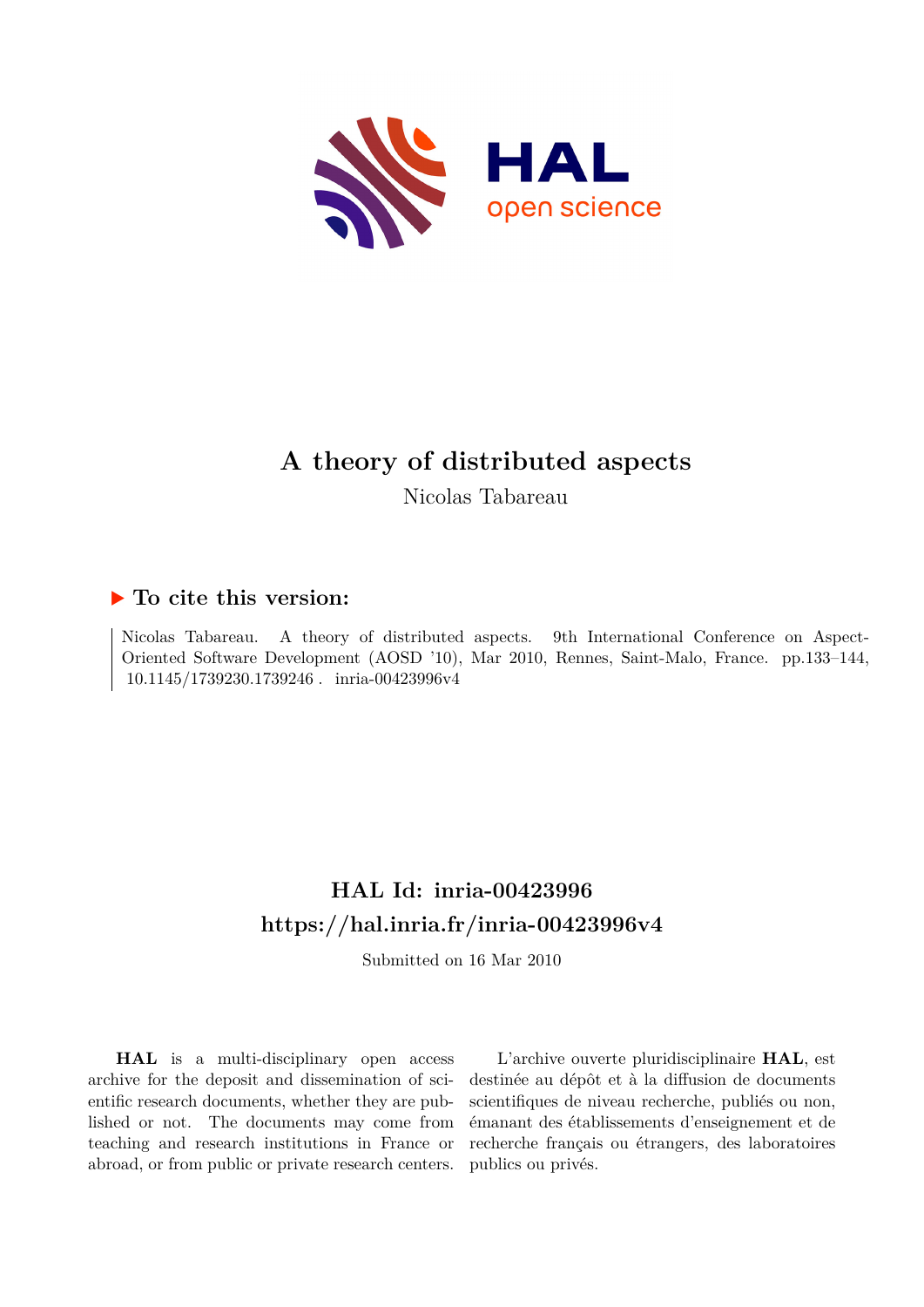## **A theory of distributed aspects**

Nicolas Tabareau INRIA, Ascola team École des mines de Nantes, France

### ABSTRACT

Over the last five years, several systems have been proposed to take distribution into account in Aspect-Oriented Programming. While they appeared to be fruitful to develop or improve distributed component infrastructures or application servers, those systems are not underpinned with a formal semantics and so do not permit to establish properties on the code to be executed. This paper introduces the aspect join calculus – an aspect-oriented and distributed language based on the join calculus, a member of the  $\pi$ calculus family of process calculi suitable as a programming language. It provides a first formal theory of distributed AOP as well as a base language in which many features of previous distributed AOP systems can be formalized.

The semantics of the aspect join calculus is given by a (chemical) operational semantics and a type system is developed to ensure properties satisfied by aspects during the execution of a process. We also give a translation of the aspect join calculus into the core join calculus. The translation is proved to be correct by a bisimilarity argument. In this way, we provide a well-defined version of a weaving algorithm which constitutes the main step towards an implementation of the aspect join calculus directly in JoCaml.

We conclude this paper by showing that despite its minimal definition, the aspect join calculus is a convenient language in which existing distributed AOP languages can be formalized. Indeed, many features (such as remote pointcut, distributed advice, migration of aspects, asynchronous and synchronous aspects, re-routing of messages and distributed control flow) can be defined in this simple language.

#### Categories and Subject Descriptors

D.3.1 [Programming languages]: Formal definitions and theory; D.1.3 [Programming Techniques]: Concurrent Programming—Distributed programming

#### General Terms

Languages, Theory

#### *AOSD* '10 Rennes, St. Malo, France

#### 1. INTRODUCTION

Distributed applications are more complex to develop than sequential applications, mainly because of synchronization issues and distribution of the code across the network. It has been advocated that traditional programming languages do not allow to separate distribution concerns from standard functional concerns in a satisfactory way. For instance, data replication, transactions, security, and fault tolerance often crosscut the business code of a distributed application. Aspect-Oriented Programming (AOP) promotes better separation of concerns in software systems by introducing aspects for the modular implementation of crosscutting concerns. Indeed, AOP provides the facility to intercept the flow of control in an application and perform new computation on that execution point. In this approach, computation at certain execution points, called join points, may be intercepted by a particular condition, called pointcut, and modified by a piece of code, called advice.

But even though AOP is routinely used in distributed component infrastructures (such as EJB) or application servers (such as JBoss), most AOP systems do not support the remote definition or application of aspects. For instance, in Spring or JBoss, non-distributed aspects are used to manipulate distributed infrastructures. As pointed out by Tanter et al. [17], AOP in distributed systems is not distributed AOP. Over the past five years, distributed AOP was the focus of several AOP systems: JAC [13], DJcutter [12], ReflexD [17], AWED [11] and a Scheme-like language with distribution and aspects [16]. Those languages introduce new concepts for distributed AOP such as remote pointcut (advice triggered by remote join points), distributed advice (advice executed on a remote host), migration of aspects, asynchronous and synchronous aspects, distributed control flow. Most of those systems are based on Java and RMI in order to promote the role of AOP on commonly-used large-scale distributed applications. But the temptation of using a rich language to develop interesting applications has a fundamental drawback: it makes almost impossible the definition of a formal semantics for distributed aspects. Therefore, to date, no theory of distributed aspects has been developed.

In this paper, we propose a theory for distributed AOP based on a well formalized distributed language, the distributed join calculus [4]. The join calculus, founded on the chemical abstract machine and fully implemented in JoCaml, has been developed to fill in the gap between easy-to-reasonabout distributed languages such as the  $\pi$ -calculus and easy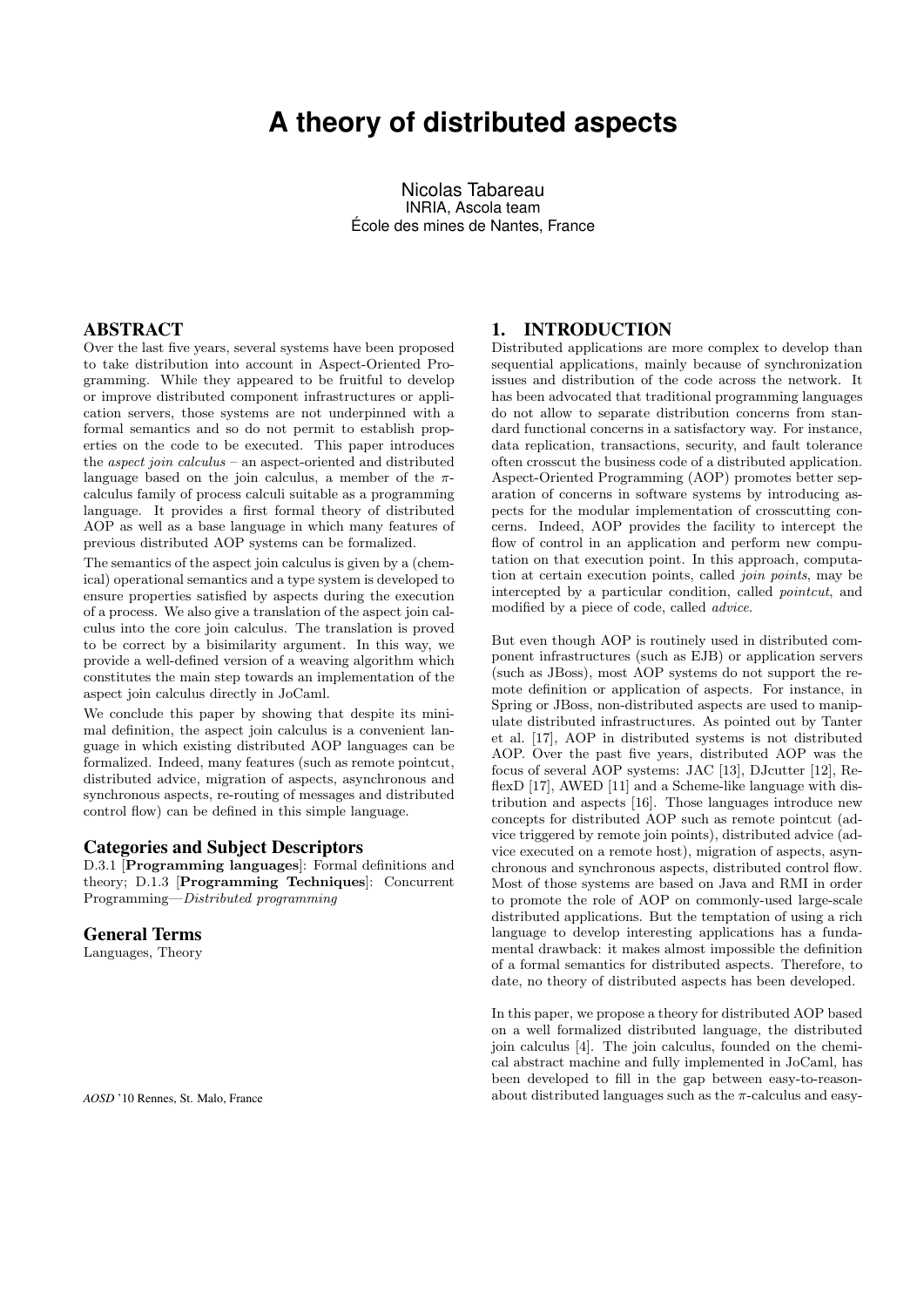to-program-with distributed languages such as Java-RMI. To stay close to the object oriented tradition of AOP, we use an object oriented and distributed variant of the join calculus. This full variant is just a mix between the objective join calculus [6] and the distributed join calculus [5]. We define a notion of aspects on this calculus and give its formal semantics by altering the main reduction rule of the join calculus. The resulting aspect join calculus is provided with a type system that guarantees safety properties such as the absence of mismatch in the number or type of arguments when an aspect returns to the original program using the keyword proceed, or the absence of host duplication in the network.

We additionally provide a translation of this aspect join calculus into the core join calculus. This translation implements the weaving algorithm that remains implicit in the abstract semantics and makes possible an implementation of the aspect join calculus directly in JoCaml. The correctness of the translation is given by a bisimilarity proof. Note that a similar approach has already been investigated in a non-distributed setting [8], where an aspect oriented language  $\dot{a}$  la AspectJ is given with its operational semantics and a weaving algorithm is presented with a proof of correctness. We conclude the paper by showing how our calculus can be a cornerstone for the formulation of semantics for existing distributed oriented languages. Indeed, many features of distributed AOP languages can be defined in this simple language.

Section 2 presents the distributed and objective join calculus. Section 3 introduces the aspect join calculus. Section 4 defines the translation of the aspect join calculus into the core join calculus. Section 5 shows how basic concepts of distributed AOP can be described in the aspect join calculus. The reader that wants a quick overview of the aspect join calculus should only read Sections 3 and 5.

## 2. THE DISTRIBUTED OBJECTIVE JOIN-CALCULUS

The original version of the join calculus is a simple namepassing calculus related to the  $\pi$ -calculus but with a functional flavor [4, 5]. In this calculus, communication channels are statically defined: channels are created together with a set of reaction rules that specify, once and for all, how messages sent on these names will be synchronized and processed. We decide here to present an object-oriented version of the join-calculus [6] with an explicit notion of location to account for distribution [5].

#### 2.1 Message passing and internal states

Before going into the details of the distributed objective join calculus, we begin with the example of the class buffer presented in [6]. The basic operation of the join-calculus is asynchronous message passing and, accordingly, the definition of an object describes how messages received on some labels can trigger processes. For instance, the term

obj continuation =  $reply() \triangleright out.print\_int(n)$ 

defines an object that reacts to messages on its own label reply by sending a message with label  $print\_int$  and con-

| $\mathrm{fn}(l(\vec{v}))$                                            |       | $= \{v_i/i \in I\}$                                                      |
|----------------------------------------------------------------------|-------|--------------------------------------------------------------------------|
| $\operatorname{fn}(M \& M')$                                         |       | $=$ fn(M) $\cup$ fn(M')                                                  |
| $\mathrm{fn}(M \triangleright P)$                                    |       | $=$ fn(P) \fn(M)                                                         |
| $\mathrm{fn}(D \text{ or } D')$                                      |       | $=$ fn(D) $\cup$ fn(D')                                                  |
| $\operatorname{fn}(H[D:P])$                                          |       | $=$ fn(D) $\cup$ fn(P)                                                   |
| $\ln(c)$                                                             |       | $= \{c\}$                                                                |
| fn(0)                                                                | $=$ 0 |                                                                          |
| fn(self(z) D)                                                        |       | $=$ fn(D) \{z}                                                           |
| fn(x.M)                                                              |       | $= \{x\} \cup \text{fn}(M)$                                              |
| $\mathrm{fn}(\mathrm{go}\,H;P)$                                      |       | $=$ fn(P)                                                                |
| $\operatorname{fn}(P \& Q)$                                          |       | $=$ fn(P) $\cup$ fn(Q)                                                   |
| $\mathrm{fn}(\mathsf{obj}\,x = C\,\mathsf{init}\,P\,\mathsf{in}\,Q)$ |       | $=$ $(\text{fn}(C) \cup \text{fn}(P) \cup \text{fn}(Q)) \setminus \{x\}$ |
| $\mathrm{fn}(\mathsf{class}\,c = C\,\mathrm{in}\,P)$                 |       | $=$ fn(C) $\cup$ (fn(P) $\setminus \{c\}$ )                              |
|                                                                      |       |                                                                          |

Figure 1: Definition of free names  $fn(·)$ 

tent  $n$  to an object named *out* that prints integers on the terminal.

But labels may also convey messages representing the internal state of an object, rather than an external method call. This is the case of label some in the following definition of a buffer :

obj  $buffer = self(bluffer)$  $put(n) \& empty() \triangleright buffer.some(n)$ or  $get(r)$  & some(n)  $\triangleright$  r.reply() & buffer.empty() init buffer.empty()

Such a buffer can either be empty or contain one element. The state is encoded as a message pending on empty or some, respectively. Object buffer is created empty, by sending a first message on empty in the (optional) init part of the obj construct. In the definition of an object, the  $\sim$  symbol defines a reaction rule that consumes the messages on its left hand side and produces the messages on its right hand side.

In our definition of pointcut for distributed aspects, we will have to consider labels that are common to different objects. This will be the case if we want to define a replication buffer aspect that will intercept the synchronization on the label get on any buffer object. This means that we need a notion of class instantiations. A buffer can then be defined as the instantiation of a class buffer:

class  $buffer = self(z)$  $put(n) \& empty() \triangleright z.some(n)$ or  $get(r)$  & some $(n) \triangleright r. reply()$  & z.empty() in obj  $b = buffer$  init  $b.empty()$ 

Note that to keep the buffer object consistent, there should be a single message pending on either empty or some. This remains true as long as external processes cannot send messages on these labels directly. This can be enforced by a privacy discipline, as described in [6], that is not addressed in this paper.

## 2.2 Syntax

We use four disjoint countable sets of identifiers for object names  $x, y, z \in \mathcal{O}$ , classes  $c \in \mathcal{C}$ , labels  $l \in \mathcal{L}$  and hosts  $H \in \mathcal{H}$ . Tuples are written  $(v_i)^{i \in I}$  or simply  $\vec{v}$ . The gram-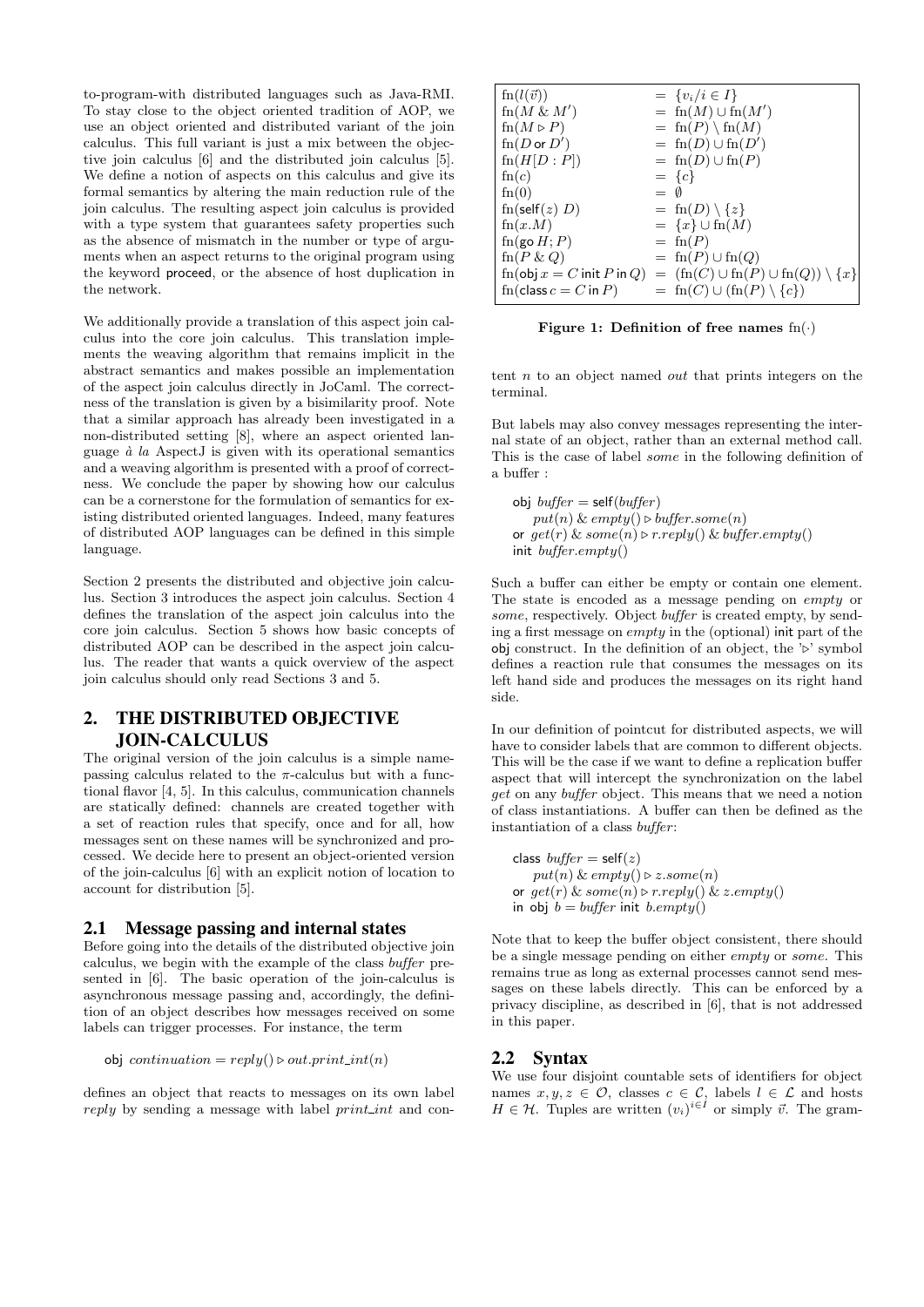| $P ::=$ | 0<br>x.M<br>go $H; P$<br>$P \& P$<br>obj $x = C$ init P in P<br>class $c = C$ in P | <b>Processes</b><br>null process<br>message sending<br>migration request (to host $H$ )<br>parallel composition<br>object definition<br>class definition |
|---------|------------------------------------------------------------------------------------|----------------------------------------------------------------------------------------------------------------------------------------------------------|
| $C ::=$ | $\epsilon$<br>self $(z)$ D                                                         | <b>Classes</b><br>class variable<br>self binding                                                                                                         |
| $D ::=$ | $M \triangleright P$<br>H[D:P]<br>$D$ or $D$                                       | Definitions<br>reaction rule<br>sub-location (named $H$ )<br>disjunction                                                                                 |
| $M ::=$ | $l(\vec{v})$<br>$M \& M$                                                           | Patterns<br>message<br>synchronization                                                                                                                   |

Figure 2: Syntax for the core objective join calculus

mar of the distributive objective join calculus is given in Figure 2; it has syntactic categories for processes  $P$ , classes C, definitions D, and patterns M. A reaction rule  $M \triangleright P$  associates a pattern  $M$  with a guarded process  $P$ . Every message pattern  $l(\vec{v})$  in M binds the object names  $\vec{v}$  with scope P. In the join-calculus, it is required that every pattern M guarding a reaction rule be linear, that is, labels and names appear at most once in M. Class definitions class  $c = C$  in P are the only binders for class names c, with scope P. The scoping rules appear in Figure 1. In addition, the object definition  $\text{obj } x = C$  init P in Q binds the name x to C. The scope of x is every guarded process in  $C$  (here x means "self") and the processes P and Q. The term  $H[D: P]$  hosts the definition  $D$  and process  $P$  at location  $H$ . Migration request is described by  $\gcd H$ ; P. Free names in processes and definitions, written  $fn(\cdot)$ , are defined accordingly; a formal definition of free names appears in Figure 1. We suppose that class name definitions are unique. Objects are taken modulo renaming of bound names (or  $\alpha$ -conversion).

#### 2.3 Semantics

The operational semantics is given as a reflexive chemical abstract machine [4]. A machine  $\mathcal{D} \Vdash^{\varphi} \mathcal{P}$  consists of a set of named definitions  $\mathcal D$  (representing objects in the machine) and of a multiset of processes  $P$  running in parallel at location  $\varphi = H_1 \cdots H_n$ . Each rewrite rule applies to configurations, that is a set of machines running in parallel

$$
\mathcal{D}_1 \Vdash^{\varphi_1} \mathcal{P}_1 \quad \parallel \quad \cdots \quad \parallel \quad \mathcal{D}_n \Vdash^{\varphi_n} \mathcal{P}_n
$$

(usually called chemical solutions). Intuitively, a root location H can thought of as an IP address on a network and a machine at location  $H$  can be thought of as a physical machine at this address. Differently, a machine at sublocation  $HH'$  can be thought of as a process executed on a physical machine (whose location is  $H$ ). This includes for example the treatment of several threads, or of multiple virtual machines executing on the same physical machine. We write  $x.D$  for a named definition in  $D$ , and always assume that there is at most one definition for  $x$  in  $D$ . Chemical reductions are obtained by composing rewrite rules of two kinds: structural rules ≡ represent the syntactical rearrangement of terms; reduction rules −→ represent the basic computation steps. The rules for the objective join calculus are given in Figure 3, with side conditions for rule RED:  $\sigma$  is a substitution with domain fn(M); the processes  $M\sigma$  and  $P\sigma$  denote the results of applying  $\sigma$  to M and P, respectively.

Rules Par and Nil make parallel composition of processes associative and commutative, with unit 0. Rule Obj describes the introduction of an object (up-to  $\alpha$ -conversion, we can consider that any definition of an object  $x$  appears only once in a configuration). Rule Join gathers messages sent to the same object. Rule RED states how messages can be jointly consumed and replaced by a copy of a guarded process, in which the contents of these messages are substituted for the formal parameters of the pattern. In chemical semantics, each rule usually mentions only the components that participate to the rewriting, while the rewriting applies to every chemical solution that contains them. More explicitly, we provide two context rules CONTEXT and CONTEXT-Obj. In Rule CONTEXT, the symbol  $\longrightarrow$  /  $\equiv$  stands for either  $\longrightarrow$  or  $\equiv$  (the same in premise and conclusion). In Rule CONTEXT-Obj, the side condition  $x \notin \text{fn}(D) \cup \text{fn}(P)$ prevents name capture when introducing new objects (the sets fn(D) and fn(P) are defined in Figure 1). Rule COMM is reminiscent of distributed systems, where routing is a different step from actual computation. This rule states that a message emitted in a given location  $\varphi$  on a channel name  $x$  that is remotely defined can be forwarded to the machine at location  $\psi$  that contains the definition of x. Later on, this message can be used within  $\psi$  to assemble a pattern of messages and to consume it locally, using a local RED step. Rule Loc introduces a new machine at sub-location H of  $\varphi$ with  $D$  as initial definitions and  $P$  as initial processes. The side condition "H frozen" means that there is no other machine of the form  $\mathbb{H}^{\varphi H \psi}$  in the configuration. The notation  ${x.D}$  and  ${P}$  states that there are no extra definitions or processes at location  $\varphi H$ . Finally, rule Move gives the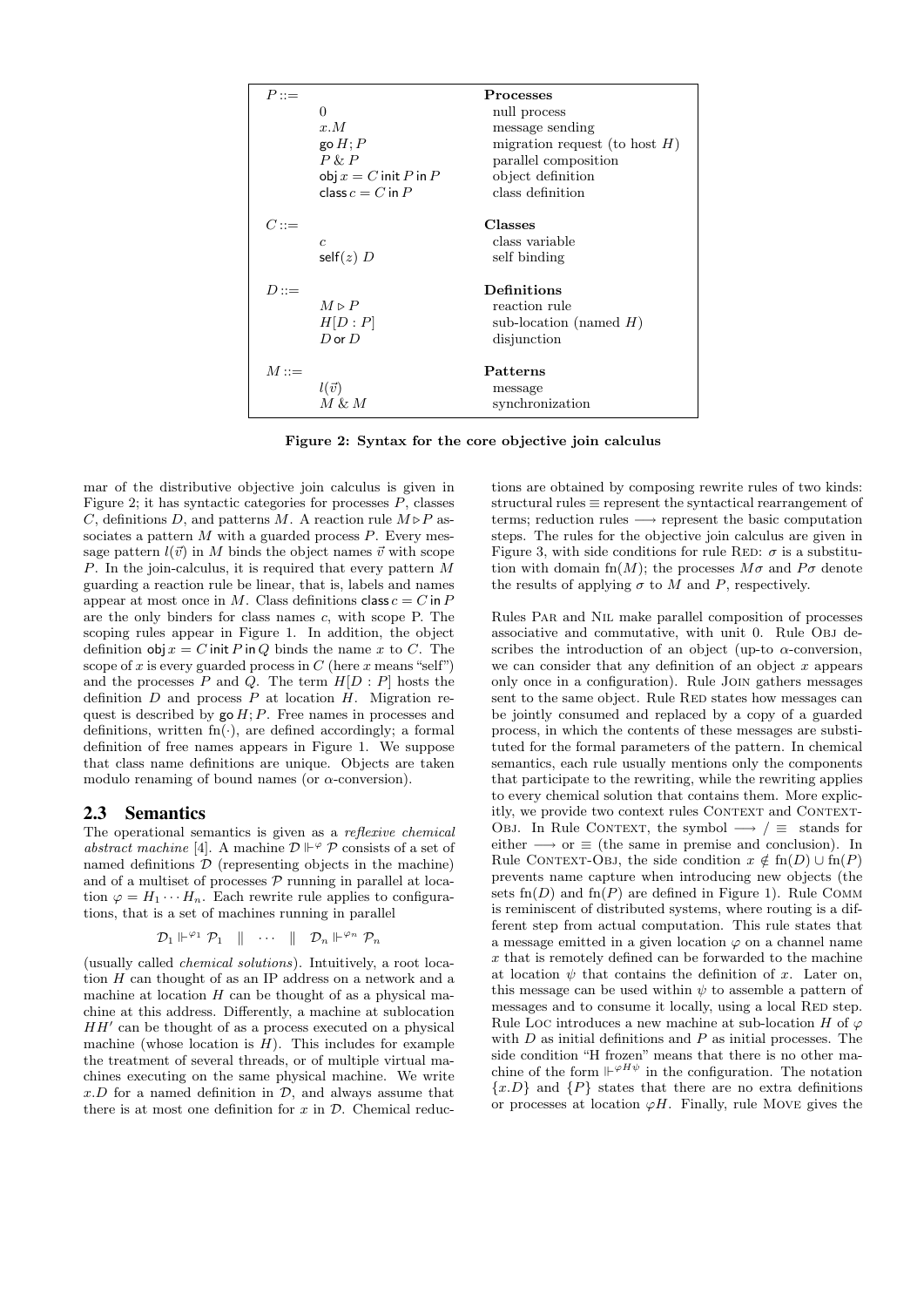semantics of migration. A sub-location  $\varphi H_1$  of  $\varphi$  wants to move to a sub-location  $\psi H_2$  of  $\psi$ . On the right hand side, the machine  $\mathbb{H}^{\varphi}$  is fully discharged of the location  $H_1$ . Note that  $P$  can be executed at any time, whereas  $Q$  can only be executed after the migration.

In the following, we consider only configurations where every name is defined in at most one machine (or local solution). This condition is preserved by the semantics, and simplifies the usage of rule Comm: for every message, the rule applies at most once, and delivers the message to a unique receiving location.

### 2.4 An encoding of (a part of) Java

The objective join calculus is inherently asynchronous. Nevertheless, it is folklore that synchronous calls can be encoded by use of continuations.

For instance, we can encode a large part of Java (without inheritance) in the objective join calculus. Fields are translated into labels containing the value of the field (as for labels some and empty of the class buffer). An expression

 $x.m(\vec{v}); P$ 

is translated into

$$
\text{obj } k = return() \triangleright P \text{ in } m(k, \vec{v})
$$

A method

$$
\mathtt{m}(\vec{\mathtt{v}}) \ \{\mathtt{return} \ \mathtt{e}\}
$$

using fields  $f_1, \ldots, f_n$  is translated into the reaction rule

$$
m(k, \vec{v}) \& (f_i(x_i))_{i \in I} \triangleright k. return(e) \& (f_i(x_i))_{i \in I}
$$

where  $k$  is the explicit continuation passed to  $m$  and  $e$  is a base expression. To illustrate this, we present the translation of the resuming example of the seminal paper on Featherweight Java [7]. This example can be written, in absence of inheritance, as:

class Pair { Object fst; Object snd; Pair(Object fst, Object snd) { super(); this.fst=fst; this.snd=snd; } Pair setfst(Object newfst) { return new Pair(newfst, this.snd); }

The class Pair has two fields fst and snd, an initialization method (also written Pair) and a method setfst that returns a new Pair with different first element. In the join calculus, this class becomes:

class Pair = self(z)  
\nPair(fst,snd) 
$$
\triangleright
$$
 z.fst(fst) & z.snd(snd)  
\nor  $snd(snd) \&$  setfst(newfst, k)  $\triangleright$  z.snd(snd) &  
\nobj  $x = Pair$  init Pair(newfst,snd)  
\nin k.return(x)

The two fields have been translated in two labels  $fst$  and snd. These two labels are used in a synchronization pattern to communicate the internal value of the fields. On the right hand side of a rule, those labels have to be present again to maintain the value of the fields in the local solution. The initialization is performed by the reaction rules  $Pair(fst,snd)$  $z.fst(fst) \& z.snd(snd)$ . The method setfst is now seen as a reaction that synchronizes the label  $setfst$  with the label snd (to get the value of the field snd) and then produces the label snd again and creates a new pair object that is passed to the continuation  $k$ . So the continuation comes in the picture when a method returns.

Naturally, we can encode much more than Featherweight Java, the pure functional part of Java. As sketched in Section 2.1 with the class buffer, it is also possible to capture the imperative flavour of Java by encoding internal states with labels. For instance, we refer the interested reader to [5] for a description of references in the join calculus.

Note that if we add inheritance in the join calculus, as done in [6], then most of Java can be encoded.

#### 2.5 Migration in the calculus

In contrast with some models of distributed systems [14], the explicit routing of messages is not described by the calculus. Rule Comm applies at most once and delivers the message to a unique receiving location. Since every object is located, the interpretation of the remote object mechanism of Java-RMI, implemented using *stub* and *skeleton*, is transparent.

Rule Move says that the migration process on the network is based on sub-locations but not objects nor processes. When a process decides to move, it moves with all the definitions and processes present at the same sub-location. Nevertheless, we can encode object/process migration by defining a fresh sub-location and uniquely attaching an object/process to it. Then the migration of the sub-location will be equivalent to the migration of the object/process.

In contrast to Java-RMI, there is no mechanism of serialization, with copy before migration. Jeffrey has considered a distributed object calculus where serialization is explicit [9]. Nevertheless, the continuation passing style encoding presented above is close to the semantics given by Ahern and Yoshida for method invocation in a core Java with RMI [1]. Indeed, most of the mechanism of Java-RMI (as formalized in [1]) can be encoded in the distributed join calculus. One just has to create a new location for each object such that the migration of an object becomes the migration of the sublocation attached to this object. So except from serialization concerns, the distributed join calculus and Java-RMI have the same flavour.

#### 2.6 Typing

The grammar of type expressions is given by

$$
A ::= \texttt{int} | \texttt{bool} | [B]
$$

$$
B ::= \emptyset | l : \vec{A}; B
$$

We build types out of the two base types int for natural numbers and bool for booleans. As we want to keep our core language and typing derivation as simple as possible,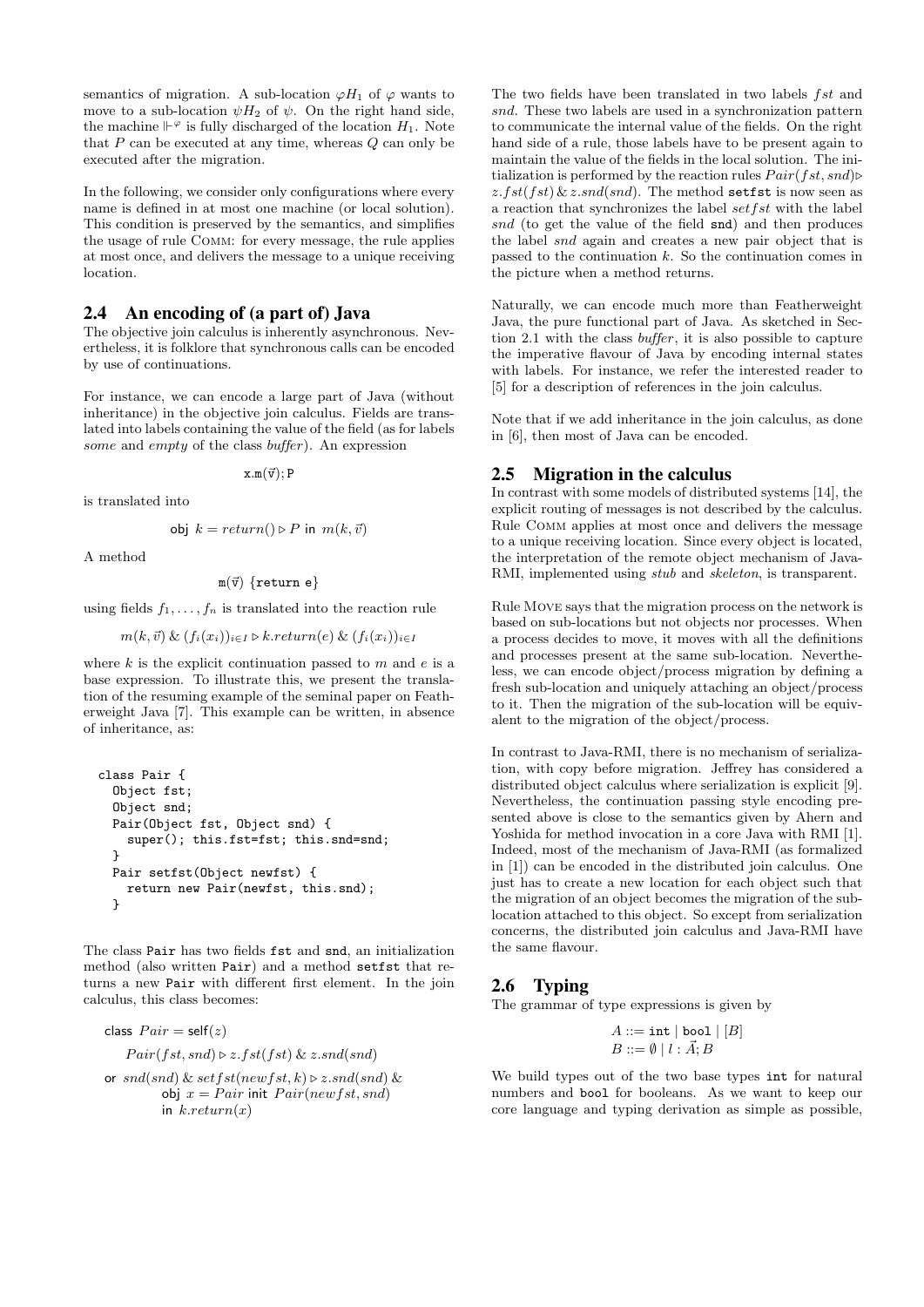

Figure 3: Chemical semantics

| Rules for names and messages                                                                                                                                                           |                                                                                                                                                                                                                                                                                                             |  |  |  |  |
|----------------------------------------------------------------------------------------------------------------------------------------------------------------------------------------|-------------------------------------------------------------------------------------------------------------------------------------------------------------------------------------------------------------------------------------------------------------------------------------------------------------|--|--|--|--|
| OBJECT-VAR<br>$\Gamma, x:A \vdash x:A$                                                                                                                                                 | <b>MESSAGE</b><br>4 $\Gamma \vdash x : [l : \vec{A}; B]$<br>$\overline{\Gamma \vdash x.l : \vec{A}}$                                                                                                                                                                                                        |  |  |  |  |
| Rules for patterns                                                                                                                                                                     |                                                                                                                                                                                                                                                                                                             |  |  |  |  |
| <b>PATTERN</b>                                                                                                                                                                         | $\begin{array}{lll} \textsc{PATTERN} & \textsc{Synch} \\ & (\Gamma \vdash x_i : A_i)^{i \in I} \\ \hline \Gamma \vdash l(x_i^{i \in I}) :: (l : A_i^{i \in I}) & \textsc{F} \vdash M_1 :: B_1 & \Gamma \vdash M_2 :: B_2 \\ & \Gamma \vdash M_1 \ \& \ M_2 :: B_1 \oplus B_2 \end{array}$                   |  |  |  |  |
|                                                                                                                                                                                        | Rules for definitions and classes                                                                                                                                                                                                                                                                           |  |  |  |  |
| <b>REACTION</b>                                                                                                                                                                        | <b>DISJUNCTION</b><br>$\frac{\Gamma'\vdash M::B\qquad\Gamma,\Gamma'\vdash P\qquad\text{dom}(\Gamma')=\text{fn}(M)}{\Gamma\vdash M\triangleright P::B}\qquad\qquad\frac{\Gamma\vdash D_1::B_1\qquad\Gamma\vdash D_2::B_2}{\Gamma\vdash D_1\,\text{or}\, D_2::B_1\oplus B_2}$                                 |  |  |  |  |
| Loc                                                                                                                                                                                    | <b>SELF-BINDING</b><br>$\frac{\Gamma \vdash D :: B \qquad \Gamma \vdash P \qquad \Gamma \vdash H : \text{loc}}{\Gamma \vdash H[D : P] :: B \oplus \{H : \text{loc}\}} \qquad \qquad \frac{\Gamma, z : [B] \vdash D :: B}{\Gamma \vdash \text{self}(z) D : [B]}$                                             |  |  |  |  |
|                                                                                                                                                                                        | Rules for processes                                                                                                                                                                                                                                                                                         |  |  |  |  |
| <b>NULL</b><br>$\Gamma + 0$                                                                                                                                                            | PATTERN<br>$\begin{array}{ccccc} \text{Go} & & \text{PATTERN} \\ \frac{\Gamma \vdash H : loc & \Gamma \vdash P & & \frac{\Gamma \vdash x.l : A_i^{i \in I} & (\Gamma \vdash x_i : A_i)^{i \in I}}{\Gamma \vdash x.l (x_i^{i \in I})} \\ \end{array}$                                                        |  |  |  |  |
|                                                                                                                                                                                        | $\begin{array}{ l } \hbox{PARALLEL} & \multicolumn{1}{c }{\text{Join-PARALLEL}}\\ \hline \Gamma \vdash P_1 & \Gamma \vdash P_2 & \multicolumn{1}{c }{\Gamma \vdash x.M_1} & \Gamma \vdash x.M_2 \\ \hline \Gamma \vdash P_1 \ \& \ P_2 & \multicolumn{1}{c }{\Gamma \vdash x.(M_1 \ \& \ M_2)} \end{array}$ |  |  |  |  |
| $O$ BJECT<br><b>CLASS</b>                                                                                                                                                              | $\frac{\Gamma \vdash C : [B] \qquad \Gamma, c : [B] \vdash P}{\Gamma \vdash \textsf{class}\, c = C \textsf{ in } P} \qquad \qquad \frac{\Gamma \vdash C : [B] \qquad \Gamma, x : [B] \vdash P \qquad \Gamma, x : [B] \vdash Q}{\Gamma \vdash \textsf{obj}\, x = C \textsf{init}\, P \textsf{ in } Q}$       |  |  |  |  |
|                                                                                                                                                                                        | Rules for configurations                                                                                                                                                                                                                                                                                    |  |  |  |  |
| <b>CONFIGURATION</b><br>$\frac{(\Gamma \vdash \Vdash^{\varphi_i} P_i)_{i \in I} \qquad (\varphi_i)_{i \in I} \text{ is a tree}}{\Gamma \vdash \prod_{i \in I} \Vdash^{\varphi_i} P_i}$ | <b>LOCAL SOLUTION</b><br>$\frac{\Gamma \vdash P \qquad \Gamma \vdash H : loc}{\Gamma \vdash \Vdash^{\varphi H} P}$                                                                                                                                                                                          |  |  |  |  |

Figure 4: Typing rules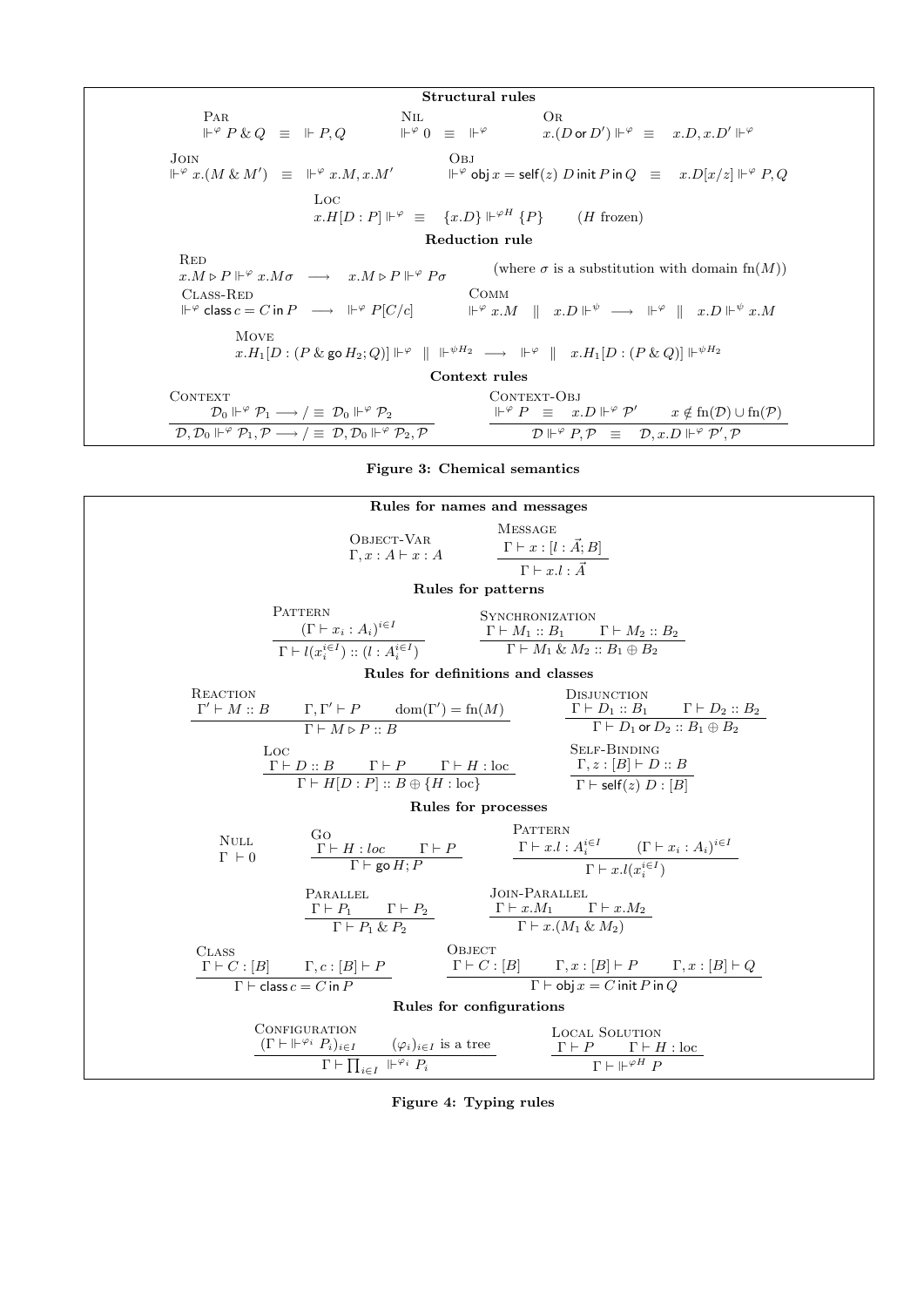we do not consider polymorphism in this paper, although polymorphism  $\dot{a}$  la ML can be defined without difficulty [6].

Object types  $[B]$  collect the types of labels. For instance, the type of the object continuation is

 $continuation : [reply : int]$ 

and the object buffer can be typed for example with

 $buffer: [put: int; empty:(); get: [reply: int]; some: int].$ 

Again, the absence of polymorphism certainly make this type system look a bit odd. Indeed, one could expect the type system to be able to type the object buffer with the polymorphic type

 $\forall \alpha, \beta : [put : \alpha; empty : (); get : [reply : \alpha; \beta]; some : \alpha].$ 

We accept this peculiar nature for the sake of simplicity. The typing judgements differ on the nature of the term in the following manner:

| $\Gamma \vdash x:A$           | the object x has type A in environment $\Gamma$                   |
|-------------------------------|-------------------------------------------------------------------|
| $\Gamma \vdash x.l : \vec{A}$ | the label <i>l</i> conveys messages of type $\vec{A}$ in $\Gamma$ |
| $\Gamma \vdash M :: B$        | the pattern $M$ binds variables well-typed                        |
|                               | in $\Gamma$ and joins labels in $B$                               |
| $\Gamma \vdash c : [B]$       | the class c declares the labels of $B$ in $\Gamma$                |
| $\Gamma \vdash P$             | the process P is well-typed in $\Gamma$                           |

As usual in typing of object oriented languages (see for instance [7]), we make use of a class table CT that collects all class definitions. To lighten the notation in what follows, we always assume a fixed class table CT. We do not describe in detail the typing rules given in Figure 4 (where we write  $B_1 \oplus B_2$  for the union of  $B_1$  and  $B_2$ , with the statement that  $B_1$  and  $B_2$  coincide on their common labels) and we refer the reader to [5, 6] for more details.

Note that rules CONFIGURATION and LOCAL SOLUTION are only defined in case of configurations of the form  $\mathbb{H}^{\varphi} P$ . Upto structural congruence, a more general rule can be easily deduced.

#### 2.7 Safety property

We now present the interest of types with respect to the chemical semantics. Namely, the type system ensures that no well-typed configurations can present a runtime failure in the sense defined below. To state this safety property, we first need subject reduction for our type system.

THEOREM 1 (SUBJECT REDUCTION). Chemical reductions preserve typing : let  $\mathcal C$  be configuration

$$
\mathcal{C} = \mathcal{D}_1 \Vdash^{\varphi_1} \mathcal{P}_1 \parallel \cdots \parallel \mathcal{D}_n \Vdash^{\varphi_n} \mathcal{P}_n,
$$

 $\Gamma$  an environment. If  $\Gamma \vdash C$  and  $C \equiv C'$  or  $C \longrightarrow C'$ , then there exists an environment  $\Gamma'$  such that  $\Gamma' \vdash \mathcal{C}'$ .

PROOF. The proof goes by induction on structural and reduction rules. A detailed description of this induction (except for locations) can be found in [6], Appendix B. A formal (and more general) treatment of location can be found in [15].  $\square$ 

**Runtime failure:** We say that a configuration  $\mathcal C$  fails when one of the following holds:

- ARITY MISMATCH: for some message  $l(\vec{v})$  in  $\mathcal{P}_i$ ,  $l(\vec{u})$ appears in a pattern of  $\mathcal{D}_j$  with different arities or types for  $\vec{v}$  and  $\vec{u}$ .
- HOST DUPLICATION: there are two machines at the same location, for instance  $\mathcal{D}_i \Vdash^{\varphi H} \mathcal{P}_i$  and  $\mathcal{D}_j \Vdash^{\psi H} \mathcal{P}_j$
- IMPOSSIBLE MIGRATION: there is a process  $\text{go } H; P$ where  $H$  is not a location name.

The first runtime failure is usual and does not rely on distribution. It is about method invocation with a right number of arguments and the right types. The second one models IP address duplication. Avoiding this duplication in a configuration makes the semantics of migration unambiguous. The last failure corresponds to a wrong IP address when trying to move a process to another hosting machine.

THEOREM 2 (SAFETY). Well-typed configurations do not fail.

PROOF. We check that no failure listed above can occur for a well-typed configurations. The conclusion then follows from subject reduction. This kind of proof is standard and a similar detailed proof can be found in [15].  $\Box$ 

#### 2.8 Basic extension of the language

To make the definition of processes more digestible in the rest of the paper, we flavor our language with some common primitive. We add a notion of string and list of strings, equality test on strings, a traditional let binding, a conditional if then else instruction and a particular variable localhost that represents the current location on which a process is executing. Except for equality testing, all those constructions can be easily encoded into the join-calculus. A string is written "name", and a list is written  $[l_1; \ldots; l_n]$  with concatenation noted  $L_1 \cdot L_2$ , constructor  $l :: L$  and empty  $list$   $\lceil$ .

Since the join-calculus has lexical scoping, programs being executed on different machines do not initially share any port name; therefore, they would normally not be able to interact with one another. To bootstrap a distributed computation, it is necessary to exchange a few names, and this is achieved using a built-in library called the name server. Once this is done, these first names can be used to communicate some more names and to build more complex communication patterns.

The interface of the name server mostly consists of two functions to register and look up arbitrary values in a "global table" indexed by plain strings. A process that wants to associate the string "foo" to the name  $x$  simply executes ns.register $(x, "foo")$ . Then, an object y on a remote location can ask to the name server which name is associated to "foo" by executing ns.lookup("foo",  $y, return$ ). The name server will then send the name  $x$  on  $y.return.$ 

### 3. A JOIN CALCULUS WITH ASPECTS

In Java, the basic event of the language is the call of a method. In ML, the basic event of the language is the application of a function. Therefore, it is not surprising to see those events as basic blocks for the definition of join points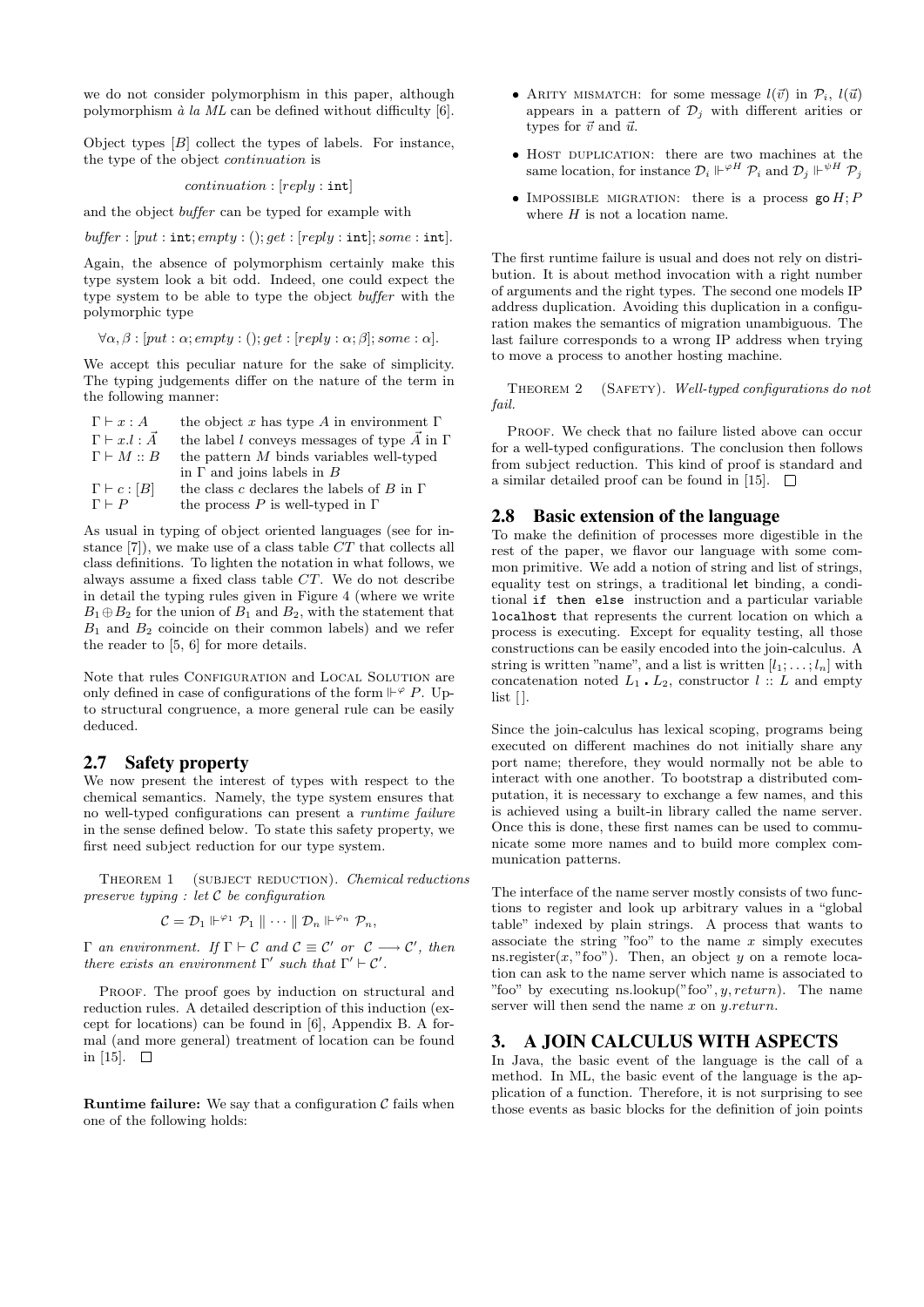| $Pc ::=$       | rule $(c.M)$<br>$P_c \wedge P_c^{opt}$                                     | Pointcuts<br>call, arguments<br>conjunction                                                |
|----------------|----------------------------------------------------------------------------|--------------------------------------------------------------------------------------------|
| $Pc^{opt}$ ::= | flow $(l)$<br>host(H)<br>$\neg P c^{opt}$<br>$Pc^{opt} \wedge Pc^{opt}$    | <b>Optional Pointcuts</b><br>control on flow<br>control on host<br>negation<br>conjunction |
| $Ad ::=$       | .<br>proceed $(\vec{v})$                                                   | Advice bodies<br>other process definitions<br>proceed                                      |
| $A ::=$        | $Pc \{Ad\}$<br>aspect $a = C$ init P intercept $(Pc_i \{Ad_i\})_{i \in I}$ | Advice and aspects<br>advice definition<br>aspect definition                               |

Figure 5: Syntax for distributed aspects

in AspectJ [10] or AspectML [18]. To define the notion of aspects in the objective join calculus, we must understand what is a basic event of this language. It makes no doubt that it consists in the application of Rule RED to a synchronization pattern  $M$ . So a pointcut in the aspect join calculus will rely on a synchronization pattern.

Before going into the details of the syntax, we present a basic example of distributed aspects as defined in the language AWED [11], and show how we want to define them in aspect join calculus. In AWED, one likes to define an aspect for buffer replication in the following manner :

```
all aspect BufferReplication{
   pointcut bufferPcut(Object k, Object o):
    call(* Buffer.put(Object,Object))
        && args(k,o) && !on(jphost) &&
    ! cflow(within(BufferReplication));
   before(Object k, Object o): bufferPcut(k,o){
     Buffer.getInstance().put(k,o); }
}
```
This aspect realizes a replication of the buffer each time the method buffer.put is called. The replication takes place on every machine except the machine where the method put has been caught (!on(jphost)). To prevent from an infinite replication of buffers, the condition  $!c$ flow(within(bufferRepl)) guarantees that the join point is not inside an execution of the aspect *bufferRepl*. In our setting, using the definition of the class buffer given in Section 2.1, we can write a similar aspect:

```
\Vdash^{\varphi} aspect bufferRep =
intercept : rule(buffer.(put(n) & empty())) \land \neg host(\varphi)
\{obj\ b = buffer\ init\ b.empty()\ in(b.put(n) \ &\ \hbox{proceed}(n))\}
```
The join point now relies on the interception of the synchronization pattern  $put(n)$  & empty() of the class buffer. The advice body makes an explicit use of the keyword proceed. This is because Before advice does not exist in the aspect

join calculus. Indeed, in a asynchronous setting, if one intercepts the reaction rule before it is applied in order to perform some other computations or change the arguments, there is no guarantee that the reaction rule will be selected again in the future. Worst, the identity advice defined with a Before pointcut will prevent the execution of any reaction rule it matches. This is definitely not the semantics one think of for a Before pointcut.

Note that it might seem unsatisfactory to define an aspect by explicitly mentioning the channel empty. This can be handled with a careful management of privacy that we don't want to consider here. The basic idea is to say that an aspect should only mention public labels and will be implicitly quantified over all private labels. In that setting, the pattern of interest for the advice aspect above would simply be defined by rule( $buffer.put(n)$ ).

The condition  $\neg$  host( $\varphi$ ) guarantees that the replication does not hold when the reaction is taking place on a sub-location of the location where the aspect has been hosted. In particular, this prevents the aspect to be deploy on its own invocation of method put.

So this single aspect behaves as a single aspect Buffer-Replication. Nevertheless, if one tries to define such an aspect on each host of interest, then the aspects will interfere and recursively copy the buffer copied by the other aspect. In AWED, the way we can prevent this livelock to append is by the use of within. Unfortunately, this notion of "within the execution of an aspect" makes no sense in an asynchronous setting. Nevertheless, we will see later that within can be encoded with flow when we are in a fully synchronous setting.

## 3.1 Syntax

Figure 5 presents the syntax for distributed aspects in the objective join calculus. We use a countable set of identifiers for aspect names  $a \in \mathcal{A}$ ,

An aspect aspect  $a = C$  init P intercept  $(P_{c_i} \{Ad_i\})_{i \in I}$  consists in a class definition  $C$ , an initialization process  $P$  and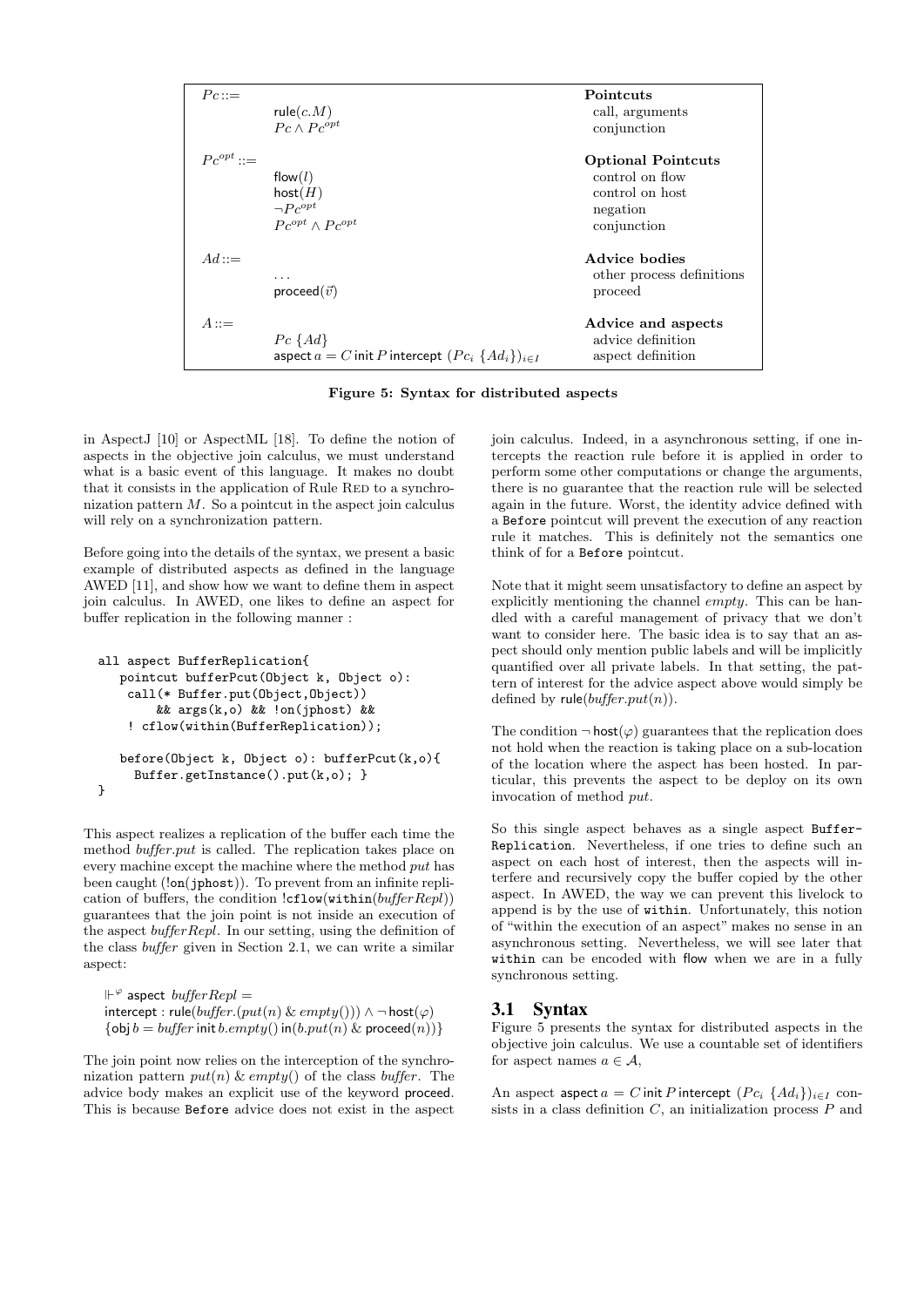a list of advice  $P_{c_i}$  { $Ad_i$ }. The class C and process P are here to define inner fields and methods of an aspect seen as an object. Advice is defined by a pointcut  $P_c$  and an advice body Ad.

A pointcut is defined by a term  $rule(c.M)$  that selects any reaction rule that has the pattern  $M$  of the class  $c$  as left hand part. A pointcut can also be defined by conditions on the history of reaction rule (flow), on the host where the join point has been selected (host). Finally, a pointcut can be constructed by negations and conjunctions of those two conditions. Note that in contrast to AspectJ, we do not need to type the intercepted pattern in  $rule(c.M)$  as we explicitly mention the class to which M belongs.

An advice body Ad is a process to be executed when the rule is intercepted. This process may contain the special keyword proceed. Definition of processes are extended with advice and aspects.

#### 3.2 Semantics

Figure 6 presents the semantics of aspects. All rules of Figure 3 are conserved, expect for Rule RED that is split in two rules. Rule Asp describes the introduction of an aspect. It is similar to Rule Obj. Rule Apy corresponds to the activation of an advice. Note that activation of advice is asynchronous.

 $Rule$  RED/Asp defines the modification of Rule RED in presence of aspects. If an advice definition  $P_c$  {Ad} has a pointcut  $Pc$  that matches, then the advice  $Ad$  is applied while substituting the process  $P$  for the keyword proceed. Note that all pieces of advice that have a matched pointcut are executed in parallel. Another choice, maybe more natural with respect to the join calculus, would have been to choose one advice non-deterministically. We have chosen this definition because it offers the possibility to define a weaving algorithm that produces a configuration which is bisimilar to the original configuration (see Section 4), a very strong connection. With the non-deterministic version, we can only get a coupled bisimulation, which is weaker and would have lead to useless complications in this article.

The side condition of this rule is that  $P c_1, \ldots, P c_n$  are all the pointcuts that match at this join point. For a given pointcut  $P_c$ , this means that it intercepts the right pattern and that the condition  $P c^{opt}$  matches. We just describe informally the semantics of the optional condition of a pointcut as this is not the purpose of this article. The proposition  $flow(l)$ matches when the message  $l$  appears in the reaction tree of the intercepted reaction rule. The proposition  $\text{host}(H)$ matches when the intercepted reaction rule is executed on a sub-location of H.

Rule RED/NO ASP is a direct reminiscence of Rule RED in case where no aspect can be deployed.

## 3.3 Typing rules

We do not type pointcuts as they are just boolean expressions that describe the applicability of an advice.

Figure 7 introduces the two new rules required to type the aspect join calculus. Rule ASPECT is similar to Rule OB-

JECT, it further checks that all pieces of advice are welltyped. Rule Advice checks that the body of the advice is well typed once we have substituted the keyword proceed by the pattern  $x.M$  of any object  $x$  of the class  $c$ .

Of course, substituting proceed by the pattern  $x.M$  is not correct with respect to the semantics of proceed. Indeed, proceed should rather be replaced by the right hand of the reaction rule involving M. Nevertheless, as one consider typing judgment only, this substitution is safe and makes the typing derivation easier to define.

We get subject reduction and a safety theorem similar to Theorem 2. In particular, we have the following corollary, which is not the case in AspectJ (a recent work has been done to solve this problem using type ranges [3]) ,

Corollary 1. A well-typed configuration makes use of proceed with the good number and types of arguments.

#### 4. REDUCTION TO THE CORE CALCULUS

In this section, we present a translation of the aspect join calculus into the core join calculus. In this way, we give an implementation of the weaving algorithm with a bisimilarity proof that this translation has the same behaviour than the original configuration with aspects. A non-objective version of the aspect join calculus can thus be implemented directly in Jocaml (<http://jocaml.inria.fr/>), a combination of Ocaml and the join calculus. It will provide an expressive distributed AOP platform that enables formal reasoning about aspect properties. This implementation has not been developed yet and should be the subject of a future work.

Given a typed aspect join calculus configuration

$$
\emptyset \vdash (\mathbb{H}^{\varphi_1} P_1) \mathbb{H} \cdots \mathbb{H} (\mathbb{H}^{\varphi_n} P_n),
$$

we construct a distributed join calculus configuration without aspects by translating processes and aspects and introducing a weaver process W

$$
\emptyset \vdash (\vdash^{\varphi_1} [P_1]) \parallel \cdots \parallel (\vdash^{\varphi_n} [P_n]) \parallel (\vdash^{\mathit{H}_W} W).
$$

The idea is to introduce an explicit join point in every reaction rule. This join point triggers a protocol with the weaver to decide whether advice could intercept the rule and be deployed. To make the weaver able to decide if an advice can be deployed or not, the weaver must know about the history of execution. We realize this by passing the list of previous emitted messages has an argument all over the execution.

#### 4.1 The translation of processes

The translation of processes is quite straightforward. Any reaction rule  $M \triangleright P$  is replaced by a call to the weaver and a return method that performs the actual computation P. The flow of previous synchronized labels is passed as an argument for every label. For example, the class buffer would by translated to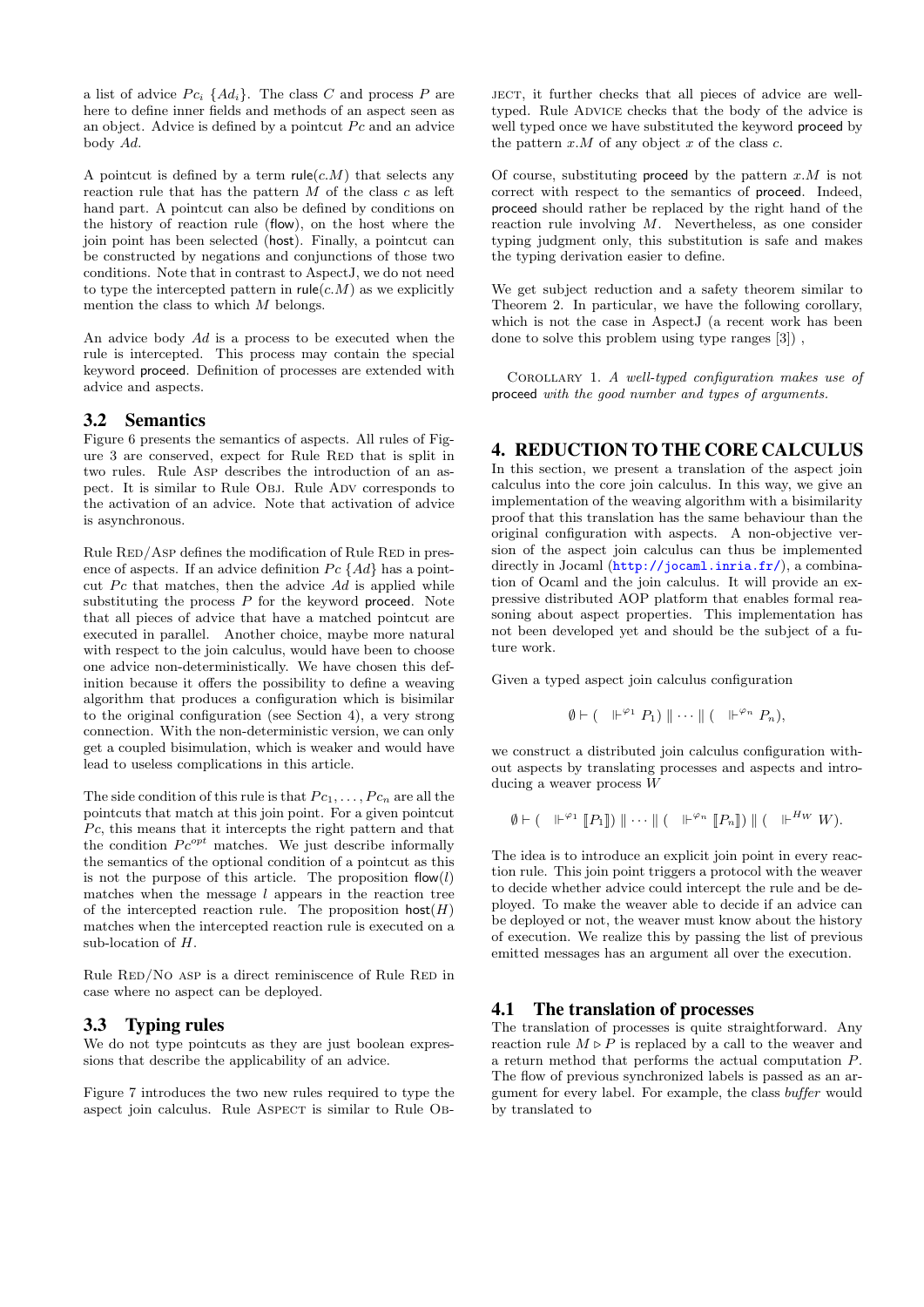

#### Figure 6: Semantics of aspects

|                                  | ASPECT | $\Gamma \vdash C : [B_1] \qquad \Gamma, a : [B_1] \vdash P \qquad (\Gamma, a : [B_1] \vdash P c_i \ \{Ad_i\})_{i \in I}$ |                              |
|----------------------------------|--------|--------------------------------------------------------------------------------------------------------------------------|------------------------------|
|                                  |        | $\Gamma \vdash$ aspect $a = C$ init P intercept $(Pc_i \{Ad_i\})_{i \in I}$                                              |                              |
| <b>ADVICE</b>                    |        |                                                                                                                          |                              |
| $CT \vdash c : [B_1 \oplus B_2]$ |        | $\Gamma' \vdash M :: B_1$ $\Gamma, \Gamma', x : [B_1] \vdash Ad[x.M/proceed]$                                            | x fresh in $\Gamma, \Gamma'$ |

#### Figure 7: Typing rules for aspect join calculus

class  $buffer = self(z)$  $put(f_1, n) \& empty(f_2) \& Weaver_1(w) \triangleright$  $w.weave(z, 1, f<sub>1</sub> \cdot f<sub>2</sub> \cdot ["put", "empty"],$  $localhost, n) & z. Weaver<sub>1</sub>(w)$ or  $resume_1(f, n) \triangleright z.some(f, n)$ or  $get(f_1, r)$  & some $(f_2, n)$  & Weaver<sub>2</sub> $(w)$  $w.weave(z, 2, f_1 \cdot f_2 \cdot ["get", "some"]$ ,  $localhost, r, n) \& z. Weaver<sub>2</sub>(w)$ or  $resume_2(f, r, n) \triangleright r. reply(f, n) \& z. empty(f)$ 

Each reaction rule of the class buffer has been divided into two reactions. The first one sends a message to the weaver with label weave. The original reaction is blocked. When an advice does a **proceed** (in case of Rule  $\text{RED}/\text{ASP}$ ) or when the weaver detects that no aspect can be deployed (in case of Rule RED/NO Asp), the message  $resume_1$  is sent to buffer and the original reaction is performed (with potentially new arguments). The flow of performed reactions is passed along reaction rules with the used of dedicated variable  $f_1, f_2, \ldots$ The location were the reaction rule is performed is sent using the localhost keyword. The location of the weaver is stored in the label Weaver.

Figure 8 describes the details of the translation for processes. Note that each object initializes its own labels  $\text{Weaver}_{M}$ for each pattern  $M$  appearing in  $C$ . To construct the flow information, we use the function listof that builds a list of messages from a pattern and an object.

$$
\texttt{listof}(\mathcal{U}(\vec{v}), x) = [\text{"x.l(v_1, \ldots, v_n)}"]\texttt{listof}(M_1 \& M_2, x) = \texttt{listof}(M_1, x) \cdot \texttt{listof}(M_2, x)
$$

Note that in this translation,  $P^{\prime\prime}$  stands for a (supposed to be unique) string identifier attached to the process P. This string informs weaver and advice that they must send a message on the label  $resume_{M, "P"}$  to proceed.

#### 4.2 The weaver

We define, for each possible pattern  $M$  present in a class defined in  $CT$ , a weaver  $W_M$  dedicated to M. Technically, M is considered up-to consistent renaming of its free variables, that is there is only one weaver for each equivalent class of patterns defined in CT. To know which advice can be deployed, the weaver maintains the list of all pieces of advice Ad (first argument of adviceList) that have a pointcut that intercepts the rule  $M$ . The weaver also stores aspect defining advice of Ad by the list A (second argument of  $adviceList)$  and the associated pointcut list  $P_c$  (third argument of adviceList). Note that pointcuts and advice can not be passed directly as arguments of messages but we take this liberty for clarity (this approximation can be removed by an encoding).

When an aspect sends a message  $add\_advice(a, pc, ad)$  to register a new advice, the weaver updates adviceList accordingly. When the message  $weave(x, p, f, H, \vec{v})$  is captured, the weaver tests the validity of the list pointcuts  $P_c$  of advice described by the list Ad by executing

$$
let (B = test(Pc, f, H)).
$$

We do not detail here the test function test as it basically performs the boolean test described in each  $P c_i^{opt}$  based on the flow information  $f$  and the host information  $H$ . Note that an other possibility would have been to include the test in each aspect, but then it raises synchronization issue that would have make the translation much harder.

If no advice can be deployed  $(is\_false(B)$  is true) then the weaver executes the original process by sending the message  $resume_{M,p}(f, \vec{v})$  to the object x. This corresponds to Rule RED/NO ASP. Otherwise, the weaver asynchronously deploys any applicable advice  $Ad_i$  (that is advice for which  $b_i$  is true) by sending the message  $a_i.deplogAd_i(x, p, f, \vec{v})$  to the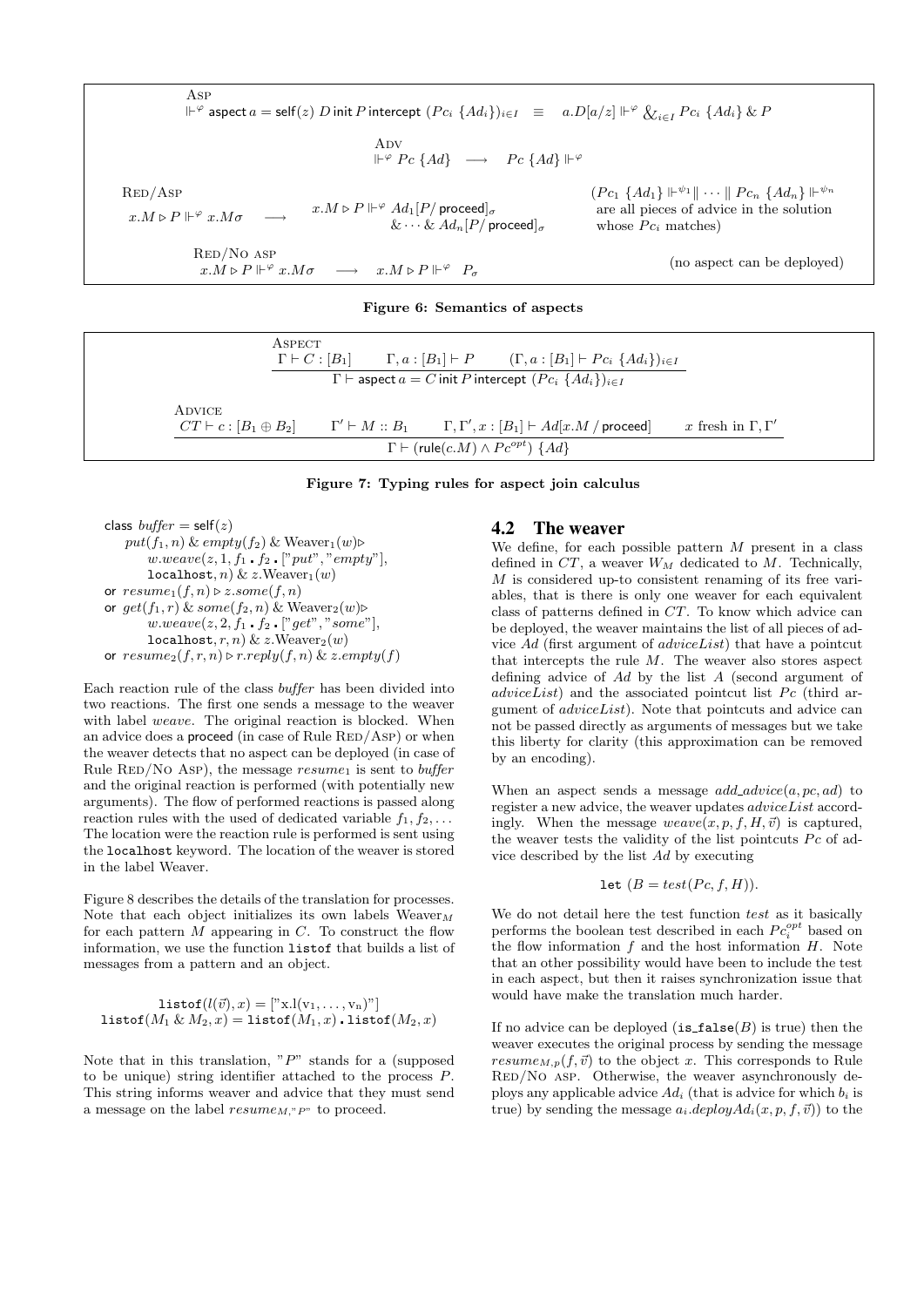

#### Figure 8: Translation of processes

associated aspect  $a_i$ . This corresponds to Rule RED/Asp.

The central weaver  $W$  is just the parallel composition of all local weavers

$$
W = \bigotimes_{M \in CT} W_M
$$

for every pattern  $M$  appearing in the class table  $CT$ .

#### 4.3 The translation of aspects

In our translation, an aspect is seen as a classical object that receives messages from the weaver to execute particular methods that represent advice bodies. This is close to the CaesarJ point of view that aspects are just objects that happen to have some pointcuts as attributes [2]. A call to proceed is translated into a message  $resume_{M, "P"}(f, \vec{v})$  that is sent to the object whose pattern M has been intercepted. More precisely, given an aspect

$$
aspect A = self(z) D init P intercept (Pc_i \{Ad_i\})_{i \in I},
$$

the translation produces the object

$$
\text{obj } a = \text{self}(z) \,\,\llbracket D \rrbracket
$$
\n
$$
\text{or } \operatorname{deployAd}_i(x, p, f, \vec{v}) \, \triangleright \, \,\llbracket \operatorname{Ad}_i \{ z/a \} \rrbracket_{M_i}
$$
\n
$$
\text{or} \dots
$$
\n
$$
\text{init } \llbracket P \rrbracket \, \& \, \operatorname{Add}(Ad, a, Pc)
$$

where the translation of processes is extending to proceed by

$$
[\mathsf{proceed}(\vec{v})]_M \equiv x \cdot \text{resume}_{M,p}(f, \vec{v})
$$

The definitions D of the object part of a are extended with reaction rules that deploy an advice  $Ad_i$  when the weaver sends the message  $deployAd<sub>i</sub>(x, p, f, \vec{v})$ . The initialization sends asynchronously every advice appearing in the definition of the aspect a to its associated weaver by using the dedicated process  $Add(Ad, a, Pc)$ . We do not detail this process here has it is just a matter of bureaucracy using add advice.

## 4.4 Bisimilarity of abstract and concrete definitions

The main interest of translating the aspect join calculus into the core join calculus is that it provides a direct implementation of the weaving algorithm that can be proved to be correct. As usual in concurrent programming languages, the correctness of the algorithm is given by a proof of bisimilarity. Namely, we prove that the original configuration with aspects is bisimilar to the translated configuration that has no aspect. The idea of bisimilarity is to express that, at any stage of reduction, both configuration can perform the same actions in the future. More formally, in our setting, a simulation  $R$  is a relation between configurations such that when  $\mathcal{C}_0$   $\mathcal{R}$   $\mathcal{C}_1$  and  $\mathcal{C}_0$  reduces in one step to  $\mathcal{C}'_0$ , there exists  $\mathcal{C}'_1$  such that  $\mathcal{C}'_0$  R  $\mathcal{C}'_1$  and  $\mathcal{C}_1$  reduces (in 0, 1 or more steps) to  $C'_1$ . We illustrate this with the following diagram

$$
\begin{array}{ccc}\nC_0 & \xrightarrow{\mathcal{R}} & C_1 \\
\downarrow & & \downarrow \\
\downarrow^{\mathcal{R}} & & \downarrow^{\ast} \\
C'_0 & \xrightarrow{\mathcal{R}} & -C'_1\n\end{array}
$$

A bisimulation is a simulation whose inverse is also a simulation.

To relate a configuration  $\mathcal{C}_0$  with its translation  $\llbracket \mathcal{C}_0 \rrbracket$ , we need to tackle three difficulties:

- 1. During the evolution of  $\llbracket \mathcal{C}_0 \rrbracket$ , auxiliary messages that have no correspondents in  $\mathcal C$  are sent for communication between processes, weaver and aspects.
- 2. In the execution of  $C_0$ , proceed is substituted by the process P to be executed, whereas in  $\llbracket \mathcal{C}_0 \rrbracket$ , P is executed through a communication with the object where the reaction has been intercepted.
- 3. Initial communications with the name server in  $\llbracket \mathcal{C}_0 \rrbracket$ disappear during the reduction.

To see the auxiliary communication as part of a reduction rule of the aspect join calculus, we define a notion of standard form for the translated configurations. Let

$$
\mathbb{T} = \{ \mathcal{C} \mid \exists \mathcal{C}_0, [\![\mathcal{C}_0]\!] \longrightarrow^* \mathcal{C} \}
$$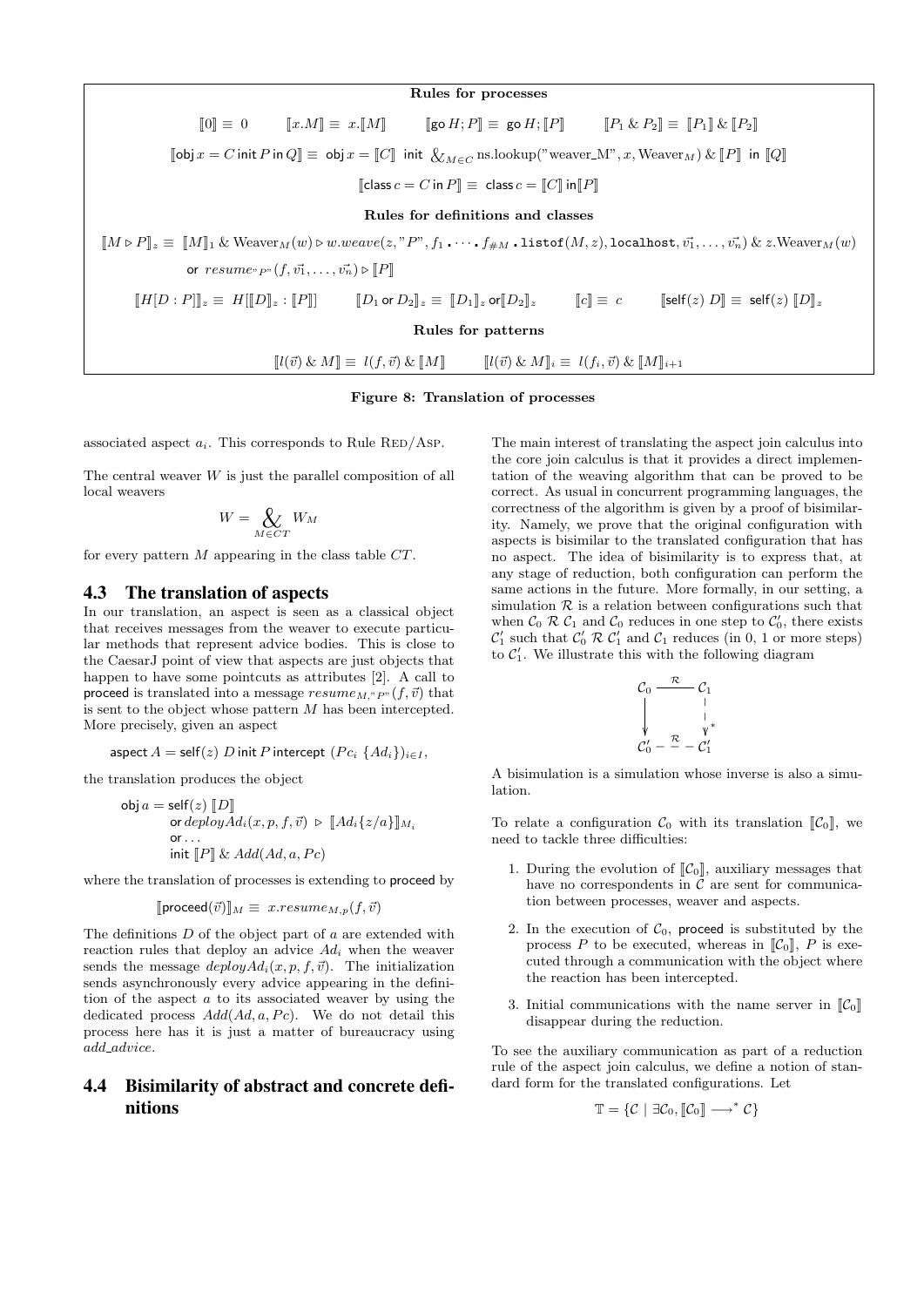|      | obj $W_M = add\_advice(ad, a, pc)$ & advice List(Ad, A, Pc) $\triangleright$ advice List(ad : Ad, a : A, pc : Pc) | $(*$ store new advice $*)$                                   |
|------|-------------------------------------------------------------------------------------------------------------------|--------------------------------------------------------------|
|      | $weave(x, p, f, H, \vec{v})$ & advice List(Ad, A, Pc)                                                             | $(* \text{ receive join point } *)$                          |
|      | let $(B = test(Pc, f, H))$ in adviceList(Ad, A, Pc) &                                                             | ( $*$ test applicability of aspects $*)$                     |
|      | if is_false(B) then $x$ .resume <sub>M,p</sub> (f, $\vec{v}$ )                                                    | $(*$ if no aspect, return to join point $*)$                 |
|      | else $(\mathcal{X}_{b_i \in B}$ if $b_i$ then $a_i.deployAd_i(x, p, f, \vec{v}))$                                 | (* for all pieces of advice if $P_{c_i}$ , deploy $Ad_i *$ ) |
| init | ns.register $(W_M, \text{``weaver_M''})$ & adviceList([, [, [, [)]                                                | $(*$ register weaver_M and initializes lists $*)$            |



be the set of configurations that comes from a translated configuration. We construct a rewriting system  $\longrightarrow_{\mathbb{T}}$  for  $\mathbb{T}$ , based on the reduction rule of the join calculus. Namely, we take Rule RED restricted to the case were the pattern contains either of the dedicated labels: weave, resume, deployAd, replyM or add\_advice. In  $\mathbb{T}$ , those labels only interact one-by-one with constant labels (a constant label is a label that appears identically on the left and right hand side of every reaction rule) such as Weaver or aspL(). So the order in which reaction rules are selected has no influence on the synchronized pattern, that is the rewriting system  $\rightarrow_{\mathbb{T}}$  is confluent. Furthermore, it is not difficult to check that this rewriting system is also terminating. Therefore, it makes sense to talk about the normal form of  $C \in \mathbb{T}$ , noted  $\widetilde{\mathcal{C}}$ .

We note  $\mathcal{C} \stackrel{\text{proc}}{\sim} \mathcal{C}'$  when  $\mathcal{C}'$  is equal to  $\mathcal{C}$  where every message resume<sub>M,"</sub>  $P^{\nu}(f, \vec{v})$  is substituted by the process  $P(\vec{v})$ .

Given a configuration  $\mathcal{C}_0$ , we note  $\lbrack\!\lbrack \mathcal{C}_0 \rbrack\!\rbrack_{\text{init}}$  the translated configuration where every initial communication with the name server has been performed. That is, every message of the form ns.lookup(" $a$ ", x, l) and ns.register( $a$ , "a") have been consumed.

THEOREM 3. The relation  $\mathcal{R} = \{(\mathcal{C}_0, \mathcal{C}_1) \mid \tilde{\mathcal{C}}_1 \stackrel{\text{proc}}{\sim} [\![\mathcal{C}_0]\!]$  init) is a bisimulation. In particular, any typed configuration is bisimilar to its translation.

PROOF. The fact that  $R$  is a simulation just says that the communication between aspects, processes and the weaver simulates the abstract semantics of aspects. More precisely, we show that for any reduction  $\mathcal{C}_0 \longrightarrow \mathcal{C}'_0$  using Rule RED/Asp, RED/NO ASP or ADV, one can find a corresponding reduction chains from  $[\![\mathcal{C}_0]\!]_{\mathrm{init}}$  to  $[\![\mathcal{C}'_0]\!]_{\mathrm{init}}$ 

$$
\begin{array}{ccc}\nC_0 & \xrightarrow{\mathcal{R}} & C_1 & \xrightarrow{\ast} & \widetilde{C}_1 \xrightarrow{\text{proc}} & [C_0]_{\text{init}} \\
\downarrow & & \downarrow & & \downarrow \\
C'_0 & - & - & - & \xrightarrow{\mathcal{R}} & - & C'_1 \xrightarrow{\text{proc}} & [C'_0]_{\text{init}}\n\end{array}
$$

Consider the case of Rule RED/Asp (the others are easier):

$$
x.l(\vec{v}) \longrightarrow Ad_1[P/\text{proceed}] \& \cdots \& Ad_n[P/\text{proceed}]
$$

This rule is simulated by the chain (we omit argument on the right for saving place)

$$
x.l(f, \vec{v}) \longrightarrow w.weave
$$
  
\n
$$
\longrightarrow a_1.deployAd_1 \& \cdots & a_n.deployAd_n
$$
  
\n
$$
\longrightarrow [Ad_1\{z/a\}]_A \& \cdots & [Ad_n\{z/a\}]_A
$$

leading the normal form  $\mathcal{C}'_1 \stackrel{\text{proc}}{\sim} [\![\mathcal{C}'_0]\!]_{\text{init}}.$ 

The converse direction is more interesting as it says that any reduction in the translated configuration can be seen as a the activation of advice (Rule ADV) or as a step in the simulated reduction of a Rule  $RED/ASP$  or  $RED/NO$  Asp of the original configuration. More precisely, we have to show that any reduction  $C_1 \longrightarrow C'_1$  can be seen as a reduction between their normal forms. This expressed by the following diagram:



If the reduction is  $\mathcal{C}_1 \longrightarrow_{\mathbb{T}} \mathcal{C}'_1$ , then  $\widetilde{\mathcal{C}}_1 = \widetilde{\mathcal{C}}'_1$  and  $\mathcal{C}_0 = \mathcal{C}'_0$ . If it introduces a message  $resume_{M, p} (f, \vec{v})$ , then  $\widetilde{C}_1 \overset{\text{proc}}{\sim} \widetilde{C}_1 \overset{\text{proc}}{\sim}$  $\llbracket \mathcal{C}_0 \rrbracket_{\text{init}}$ . If it introduces a message add advice(ad, a, pc), then  $C_0 \xrightarrow{Adv} C'_0$  and  $\widetilde{C}'_1 \stackrel{\text{proc}}{\sim} [\![C'_0]\!]_{\text{init}}$ . Otherwise, the reduction consumes a pattern  $x.M_\sigma$  and produces a message of the form

$$
w.weave(z,"P",f,\texttt{localhost},\vec{v}).
$$

Then, if some aspects can be deployed,  $C'_0$  is obtained by applying Rule RED/Asp to  $x.M \triangleright P \Vdash^{\varphi} x.M_{\sigma}$ , and if no aspect can be deployed,  $\mathcal{C}'_0$  is obtained by applying Rule RED/No Asp to  $x.M \triangleright P \Vdash^{\varphi} x.M_{\sigma}$ . The fact that the diagram above commutes is a direct consequence of the confluence of  $\longrightarrow$ and its non-interference with other reductions of the system.

We conclude the proof of the theorem by noting that  $\llbracket \mathcal{C}_0 \rrbracket_{\text{init}}$ is a normal form for  $\longrightarrow_{\mathbb{T}}$ , so that  $\mathcal{C}_0 \mathcal{R}$  [ $\mathcal{C}_0$ ]<sub>init</sub>.  $\Box$ 

The crux of the proof lies in the confluence of  $\longrightarrow_{\mathbb{T}}$  which means that once the message  $weave(x, p, f, H, \vec{v})$  is send to the weaver, the translation introduces no further choice in the configuration. That is, every possible choice in  $\llbracket \mathcal{C} \rrbracket$  corresponds directly to the choice of a reduction rule in C.

Note that the bisimulation we have defined is not barbedpreserving nor context-closed. This is not surprising as a context would be able to distinguish between the original and translated configuration by using the flow information. But we are interested in equivalent behaviour of two closed configurations, not of two terms that can appear in any context, so a simple bisimulation is sufficient in our case.

## 5. CONNECTIONS TO EXISTING DISTRIBUTED AOP SYSTEMS

*Local weavers.* In our implementation of the weaving algorithm, we have made the choice of a central weaver as in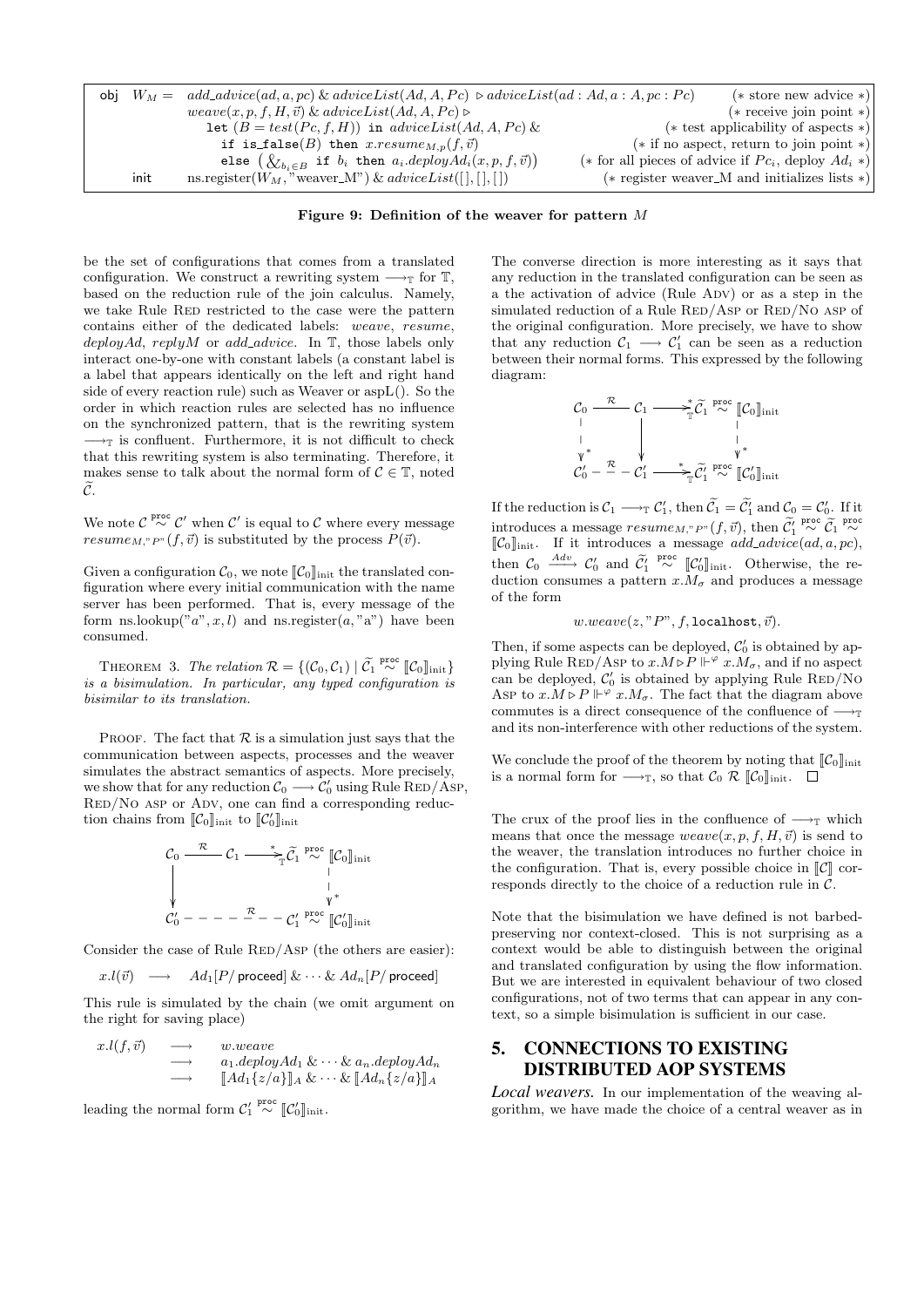DJCutter [12]. Even if this was enough for the correction of the algorithm, it might be inefficient from a practical point of view as every machine would have to connect to the same server, this resulting in a network congestion. A more realistic algorithm would be to attach each local weaver and its corresponding aspects to the location where the intercepted method will be executed. This implementation would be closer to the decentralized architecture of AWED [11] and ReflexD [17].

*Migration of aspects and advice.* In the aspect join calculus, one can attach an aspect to an object. It suffices to host the aspect at a sub-location of the object, and thus the aspect will migrate with its object. The property that an aspect is attached to an object has been discussed in [16].

Note that it also possible to define more general migration of aspects and advice. For example, one can define an aspect with an advice that migrates at each deployment to an host that possesses the resource of interest.

*Grouping host.* In AWED and ReflexD, there is a notion of group of hosts that can be dynamically managed by adding and removing host. A group of hosts can then be used to define pointcuts. This mechanism can be translated in the aspect join calculus by a creation of a location for each group of hosts and a migration of the hosts to that location. Adding or removing an host will also be performed by migration. Then, a pointcut can be defined on the location of the group. Nevertheless, this point of view is less general than the mechanism used in AWED and ReflexD as it presents the drawback to force a tree-like structure for the configuration of hosts.

*Synchronous aspects in sequence.* Our deployment of aspects is, as the join calculus, eminently asynchronous. Nevertheless, we can encode sequential execution by adding a channel a.proceedAd and a definition

#### proceed $\text{Ad}(\vec{v})$   $\triangleright$  proceed $(\vec{v})$

for every advice  $Ad$  of an aspect  $a$ . A normal call to **proceed** in  $Ad$  is then replaced by a call to a.proceedAd. We will use those new labels to trigger the execution of aspects. Suppose that two pieces of advice  $P_{c_1}$  {Ad<sub>1</sub>} and  $P_{c_2}$  {Ad<sub>2</sub>} interrupt the same method  $c.M$ . Then, in traditional synchronous setting, the user has to define the order of execution between both aspects, let say  $P_{c_1} \{Ad_1\}$  before  $P_{c_2}$  { $Ad_2$ }. In the aspect join calculus, we will define two pieces of advice for translating  $Pc_2$  { $Ad_2$ }: one that triggers c.M with the optional condition that  $P c_2^{opt} \wedge \neg P c_1^{opt}$ matches, and one that triggers the call to proceed of  $PC_1$   $\{Ad_1\}$ with the optional argument that  $P c_2^{opt}$  matches.

$$
\begin{array}{ccc} Pc_2 \; \{Ad_2\} & \Rightarrow & \left\{ \begin{array}{r} \mathsf{rule}(c,M(\vec{v})) \wedge Pc_2^{opt} \wedge \neg Pc_1^{opt} \; \{Ad_2\} \\ \mathsf{rule}(a_1.\mathsf{proceedAd}(\vec{v})) \wedge Pc_2^{opt} \; \{Ad_2\} \end{array} \right. \end{array}
$$

Note that the coding of sequential aspects induces an exponential increase in the number of pieces of advice.

*After and Before advice.* In an asynchronous setting, After and Before advice  $\dot{a}$  la AspectJ do not really make sense. Nevertheless, in an synchronous setting where every method has an entry point and a return value, those two kind of ad-

vice can be easily encoded. Before is encoded by an advice that intercepts the call of a method  $m$  and where exactly one proceed is performed at the end of the advice body

 $before(c.m)$ { $P$ }  $\equiv$  intercept rule( $c.m(\vec{v})$ ) { $P$ ; proceed( $\vec{v}$ )}

In the same way, After is encoded by an advice that intercepts the return label of the method and where exactly one proceed is performed at the beginning of the advice body.

*Call and execute pointcuts.* We can not interpret the difference between call and execute pointcuts in our setting. This is due to the absence of inheritance in our model. But as we have already said, inheritance can be added smoothly following the work of [6].

*Distributed control flow.* In the objective join calculus, there is no notion of method body and return value. The flow of execution just indicates that a method has been called, but says nothing about termination. Then, the pointcut flow( $l$ ) just says that  $l$  has been called at least once during the reduction, an information that appears quickly to be useless. Nevertheless, in a synchronous setting, we can extract the traditional notion of control flow from this "flat" notion of flow already present in the calculus. Indeed, when every method has a call and return discipline, we can parse the flow of execution and detect the called methods that have not returned yet. More precisely, with the continuation passing encoding, a call  $x.m(k, \vec{v})$  to method  $x.m$  has not returned when the message  $k.return(w)$  does not appear after in the flow. This enables to define the well-known AspectJ pointcut designator Cflow. In the same way, we can construct a within pointcut designator.

*Changing the route of messages.* A common use of aspects in a distributed setting is the re-routing of messages. For example, one would like to intercept and re-route every message sent to a machine that has crashed. This interception of message is not directly possible in the aspect join calculus. This is because routing of messages remains implicit and does not constitute an observable event of the language. However, we can recover routing information after the following encoding. Any emission of the message  $y.l(\vec{v})$ by an object  $x$  is replaced by the emission of the message  $x.\text{send}\_l(y, \vec{v})$  and the reaction rule

 $send_l(y, \vec{v}) \triangleright y. l(\vec{v}).$ 

Then, an aspect can prevent routing of the message  $y$ . to the host were  $y$  is situated by intercepting the message  $x.\text{send}\_l(y, \vec{v}).$ 

### 6. CONCLUSIONS

This paper provides a formal theory of distributed aspects. Based on the distributed and objective join calculus, our calculus is presented with a (chemical) operational semantics and a type system. This type system guarantees safety properties such as the absence of mismatch in the number or type of arguments when an aspect returns to the original program using the keyword proceed, or the absence of host duplication in the network.

We have also defined a translation of the aspect join calculus into the core join calculus and shown the correctness of the translation with a proof of bisimilarity. In this way, we